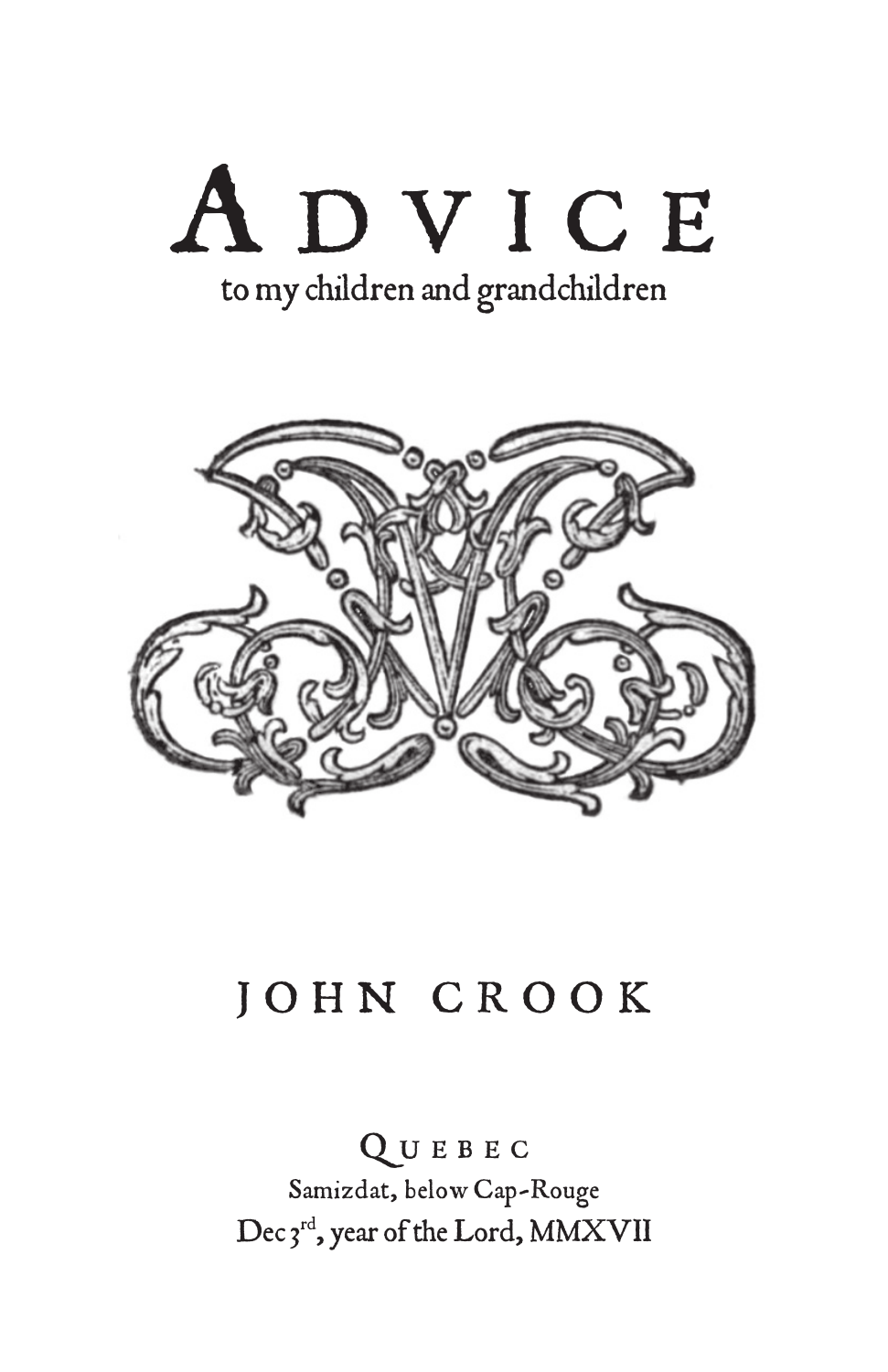

*Advice to my Children And Grandchildren (written 1698) by* John Crook (1617-1699).

Drawn from *The Design of (hristianity, With Other Books, Epistles, and Manuscripts of the Ancient Faithful Servant of Christ Jesus, John Crook./ London: James Phillips, 1791, pages 411-412.* 

Text supplied by [The Quaker Writings Home Page](http://www.qhpress.org/quakerpages/qwhp/qwhp.htm).

[Samizdat](http://www.samizdat.qc.ca/Ebooks/) 2017

*Fonts*: JSL Ancient [Jeffery Lee] IM Fell English Roman and Italic [Igino Marini] IM Fell Double Pica [Igino Marini]

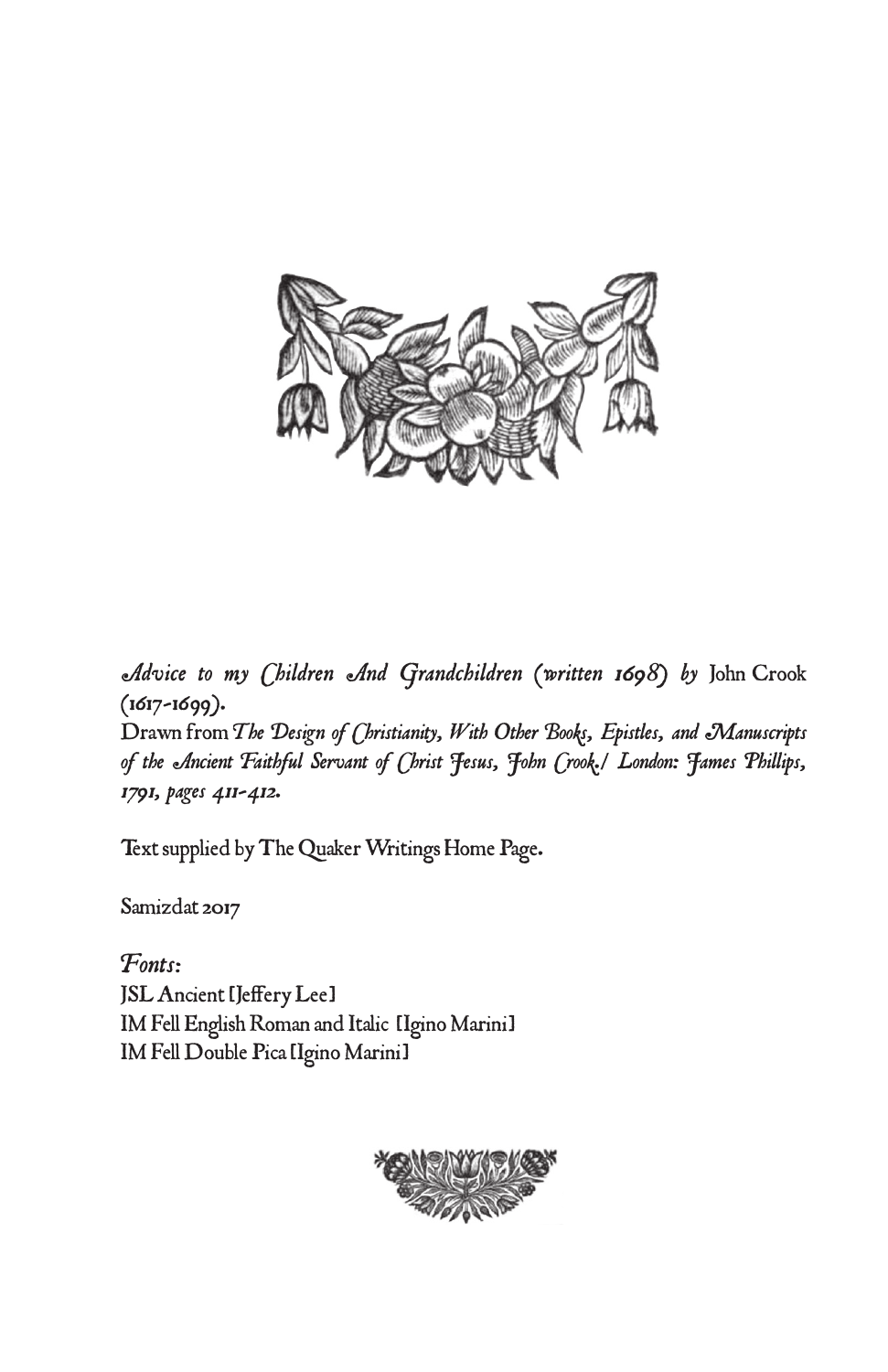

## Advice to my CHILDREN & GRANDchildren



I must leave you in a wicked age, but comment you to the measure of the grace of God in your inward parts, which you have received by Jesus-Christ; and as you love it, and mind the teachings of it, you will find it a counselor to instruct you in the

way everlasting, and preserve out of the ways of the ungodly.

I have seen much in my days, and I always observed, that the fear of the Lord God proved the best portion, and those that walked in it, were the only happy people, both in this life (while they continued faithful) and when they come to die, though they meet with many hardships in the passage. By experience I can speak it, that the ways of holiness afford more true comfort and peace to the upright soul, than the greatest pleasures this world can afford; the former reaches the heart and soul, while the delights of this world are but a shew, and appearance only, vanishing like a dream; and whoever believes otherwise of them, will certainly find them to be but lying vanities; therefore the apostle, Rom. vi. 21. might boldly put the question to the converted Romans, viz. *"What fruit had you then in those things whereof you are now ashamed? for the end of those things is death*.*"*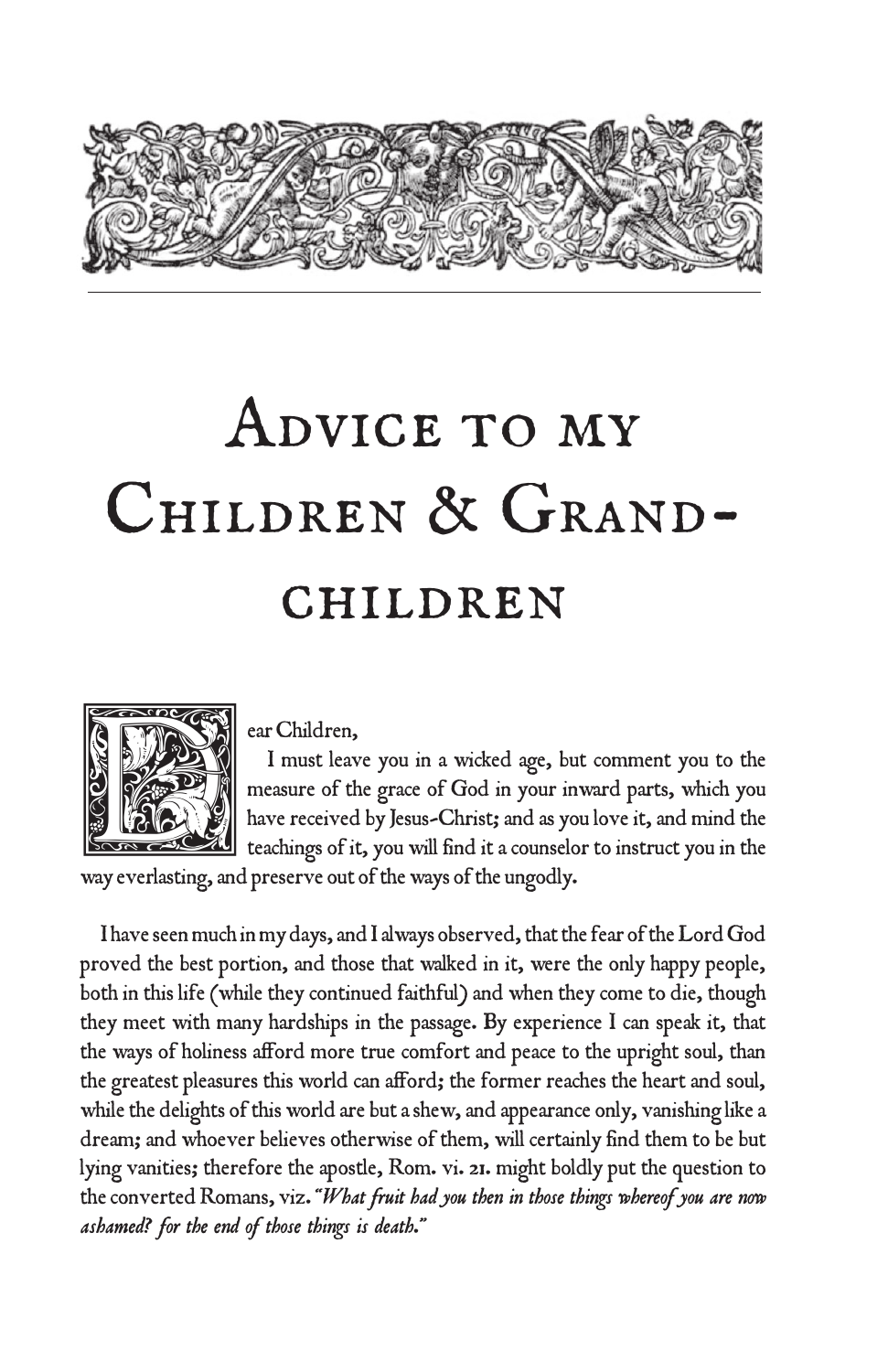## $\mathcal{F}$  *o H*  $N$  *C R o o K*

Therefore, dear children, be in love with holiness; make it your companion, and those that walk in it; you may find buddings of it, from an holy feed in your hearts; as you mind the inner man, the light will manifest the stirrings of it after God, which I felt from my tender years; although I understood them not so plainly, till I heart the truth declared.

I advise you to keep a pure conscience, both toward God and man; for it that be defiled, hypocrisy and formality will deprive you of all comfortable feeling of God's presence; and then deadness and dryness will be your miserable portion.

Be careful of how you spend your precious time, for an account must be given of every idle word, though but few regard it; but foolish jesting, and vain talking, are said to grieve the spirit of God; read Eph. iv. 29, 30. But improve your time in prayer, and religious exercises, &c. and be diligent in your lawful callings, for *"T he desire of the slothful man killeth him,"* Prov. Xxi. 25.

Be careful what company you keep; for a man is commonly known by the company he keeps, as much as by any one outward thing; and of your behaviour in company; for I have found, that a wise and sober deportment, adds much to a man's reputation and credit in the world.

Watch to the light, and its discoveries of good and evil, that you may not be ignorant of Satan's devices; so the net will be spread in vain in the flight of the bird; for watchfulness will make you in love with a retired estate; and the more truly and perfectly any man knows and understands himself, the better discerning will such have of other men; as in the beginning, when deep silence of all flesh was more in use, the spirit of discerning was more common, and quicker, than since it hath be neglect; therefore be sure you spend some time, at convenient seasons, in waiting upon God in silence, though it be displeasing to flesh; for I have had more comfort, and confirmation in the truth, in my inward retiring in silence, than from all words I have heard from others, though In have often been refreshed by those also.

Love the Holy Scriptures, preferring them to all other books whatsoever; and be careful to read them with an holy awe upon your spirits, lest your imaginations put constructions upon them to your hurt; but execute faith in the promise of Christ, who hath said, *"My spirit shall take of mine, and shew them unto you."*

Keep constantly to religious meetings amongst Friends'; but look to your affections, that you respect not persons, but the power and life of truth, from whomso-

<sup>1 -</sup> Amongst themselves, the Quakers were known as the *Society of Friends*.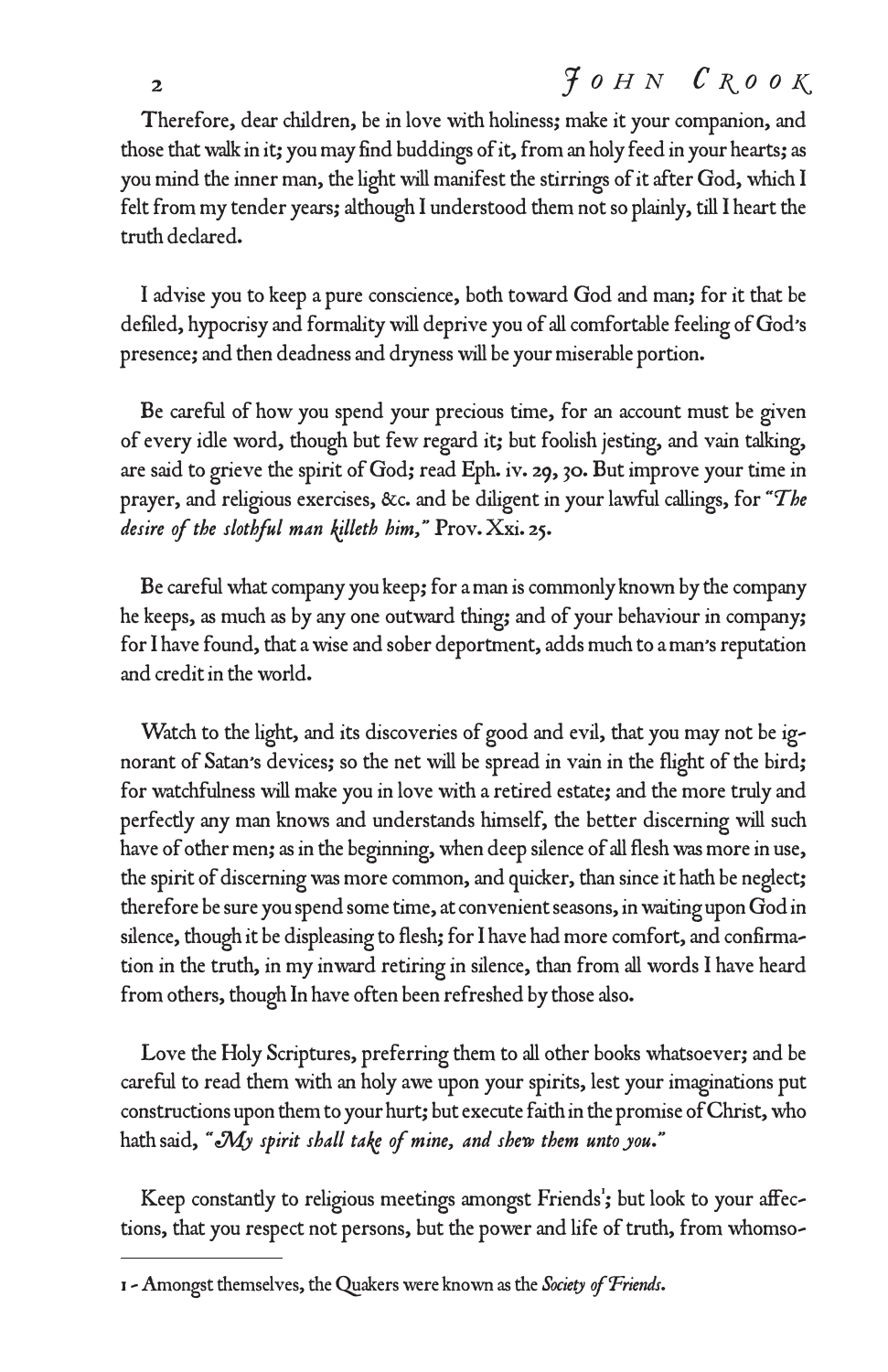## *ADVICE TO MY CHILDREN* 3

ever it comes; not minding the tickling of your affections, but the demonstration of the truth to your understandings an consciences; for that will abide, when flashes of affections will fade and come to nothing, after the words are ended.

Love one another truly, manifesting your love by good counsel; and being helpful to each other upon all occasions; being good examples to all you converse with, especially to your children, and those of your own families, that pride and vanity may not be countenanced by you, but rather reproved; remembering, while they are under your government, you must give an account of the discharge of your duty to God towards them.

Lastly, be always mindful of your latter end, and live as your would die, not knowing how soon your days may be finished in this world: and while you do live in it, despite not the chastenings of the Lord, whatever they be, he is pleased to visit you withal. I have been afflicted from my youth up, both inwardly and outwardly, but God whom I served, provided for me, when all my outward relations forsook me, none of them giving me any portion to begin the world withal. This I speak, to let you know, I shall leave more outwardly, even to the least of you, than was left me by all my relations, &c. I need not mention this affliction (beyond expression) in my old age, because, in some measure, you know it; but I could not have been without it, as the Lord hath shewed me, for I have seen his wonders in the deeps: therefore I say again, despise not afflictions, but embrace them as messengers of peace to your souls (though displeasing to the flesh.)

These things I commend unto you, out of true love to your souls, knowing how the vain mind of man little regards such advice as this I leave behind me: but by this advice I shew my true love to you, desiring God's blessing upon it; to whom I commit you all, my dear children, and end my days.

Your loving father and grandfather,

Hertford, the 1<sup>st</sup> of the 1<sup>st</sup> month, 1698-9.

John Crook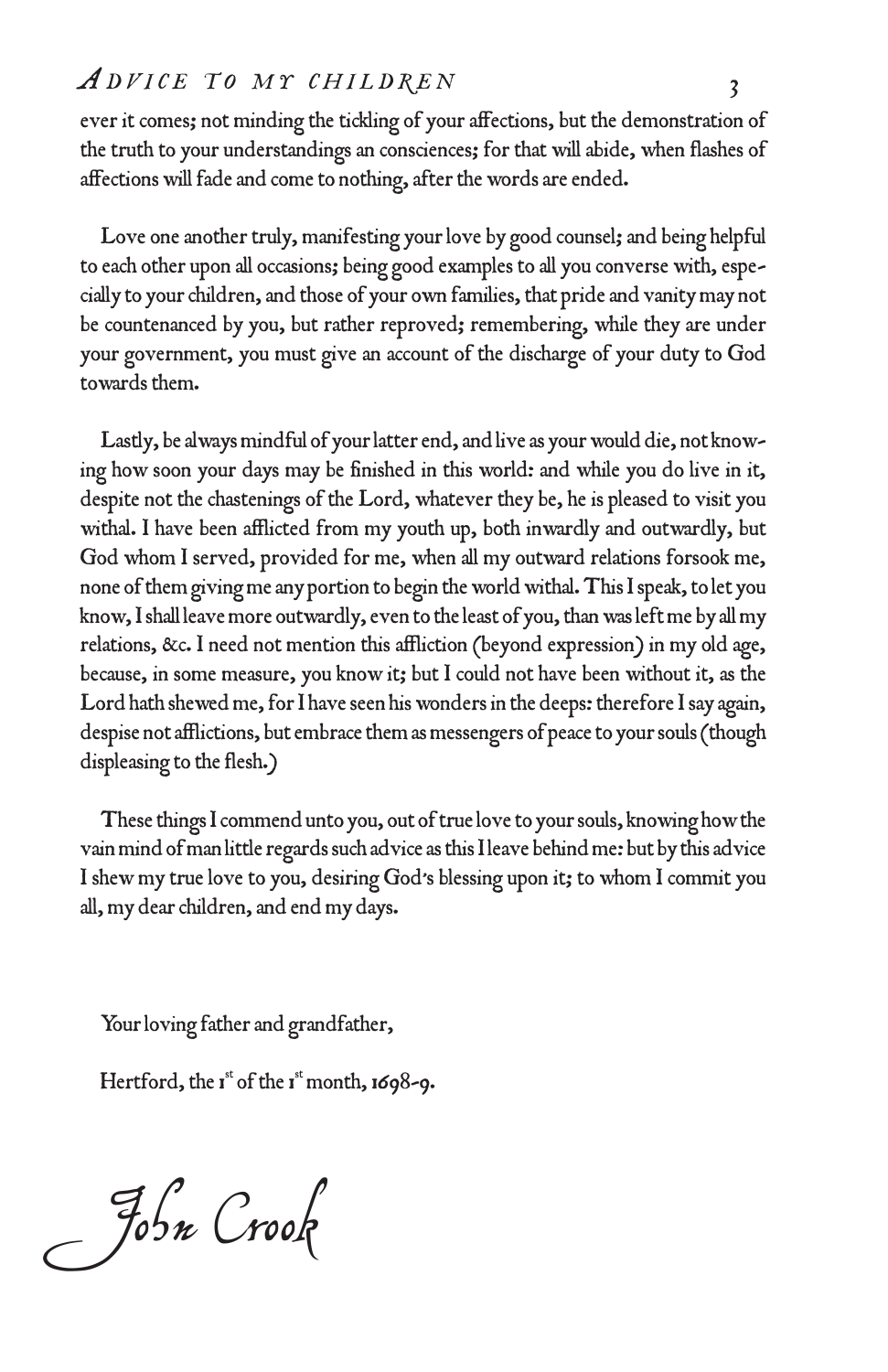



OHN CROOK (1617-1699), quaker, was born in 1617 in the north of England, probably in Lancashire, of parents of considerable wealth (see *A Short History*, by himself, 1706), and was educated in various schools in or near London till about seventeen years old, when he was 'apprenticed' to some 'trade.' About

this time he joined one of the puritan congregations. A few years later he went to reside at Luton, where he possessed an estate and was placed on the commission of the peace for Bedfordshire. In 1653 he was recommended to the Protector as a fit person to serve as a knight of the shire for Bedfordshire (see '*A Letter from the People of Bedfordshire*,' dated 13 May 1653, to Cromwell, in Original Letters, &c. of John Nickolls, jun., 1743). In 1654 he was 'convinced' by the preaching of William Dewsbury—Gough says of George Fox—and became a Friend, shortly after which his commission as justice of the peace was withdrawn. Crook states that he once held some public appointment. In 1655 he was visited by George Fox, and entertained a large number of the more important gentry of the district, who came to see the 'first quaker,' and later in the same year he held a theological dispute with a baptist at Warwick, where, together with George Fox and several others, he was arrested.

Owing to want of evidence he was discharged on the following day; but the townsfolk stoned him out of the place, and during the following year he was imprisoned at Northampton for several months on account of his tenets. Somewhat later he became a recognised quaker minister, his district seeming to have comprised Bedfordshire and the adjoining counties. Two years later the yearly meeting of the Friends, which lasted three days, was held at his house, where Fox (*Journal*, p. 266, ed. 1765) computes that several thousand persons were present. In 1660 he was imprisoned with several others for refusing to take the oaths, and committed, as a 'ringleader and dangerous person,' to Huntingdon gaol, where he lay for several weeks after the others had been discharged. In 1661 he and seven others were apprehended at Culveston, near Stony Stratford, for attempting to hold an illegal meeting, and his conscience forbidding him to give security for good behaviour, he was detained for at least three months (see Gough, *History of the Quakers*, vol. iii., ed. 1789).